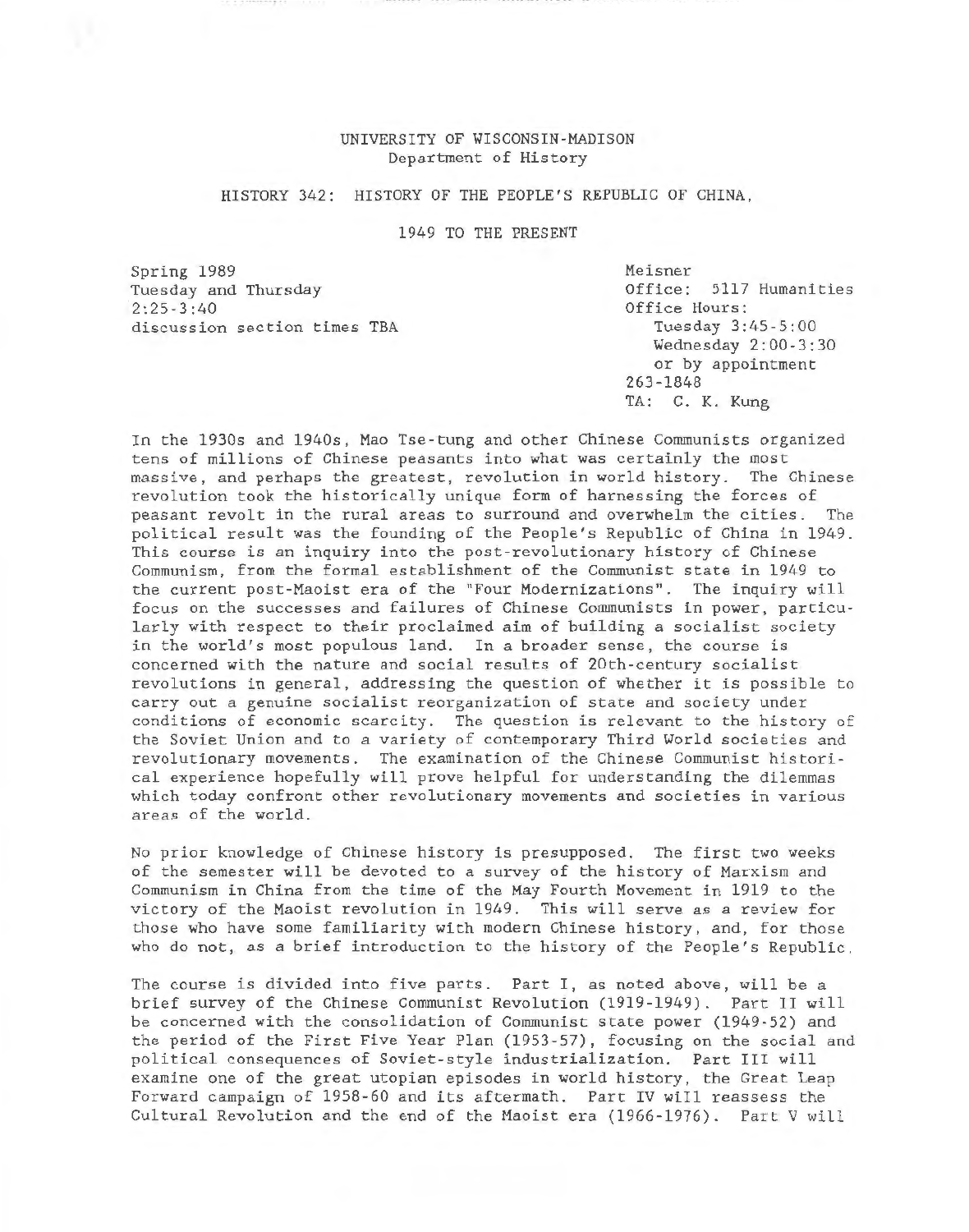consider the deradicalization of the Chinese revolution in the years since the death of Mao Tse-tung in 1976. In pursuing inquiries into these various eras, comparisons between Chinese history and the histories of other postrevolutionary societies (especially the Soviet Union) will be suggested in both lectures and readings.

In addition to the lectures and readings outlined below, there will be weekly one-hour discussion sections beginning with the third week of the semester. Readings for the discussion sessions will be drawn from portions of the following books:

Chinese Stories from the Fifties (Beijing, 1984) David and Nancy Milton, The Wind Will Not Subside: Years in Revolutionary China. 1964-69 (Pantheon, 1976) Gao Yuan, Born Red (Stanford, 1987) Orville Schell, To Get Rich is Glorious (Pantheon, 1984) William Hinton, Shenfan (Vintage, 1983)

These books, along with the Riskin and Meisner volumes noted below, are available for purchase in paperback editions at The University Bookstore and People's Bookstore. The latter offers a discount.

For those with a special interest in theoretical and ideological questions, a discussion section with Meisner on Maoism and its relationship to the Marxist tradition will be organized at a time to be determined.

#### Course Requirements:

- 1. A final take-home examination based on the lectures and readings listed below. You will be asked to write two short essays, selected from six (or more) questions or topics. The exam questions will be distributed on May 11 and your essays will be due on May 16.
- 2. A paper (about 10-12 typewritten pages) selected from one of the topics suggested on the appended pages. Other topics may be chosen in consultation with Mr. Kung. Papers are due on Thursday May 4, which, as it happens, is the 70th anniversary of the May Fourth Movement.
- 3. Participation in discussion sessions on a reasonably regular basis.

## Grading:

Final take-home exam: 40% Paper:  $40%$ Participation in discussion sessions: 20%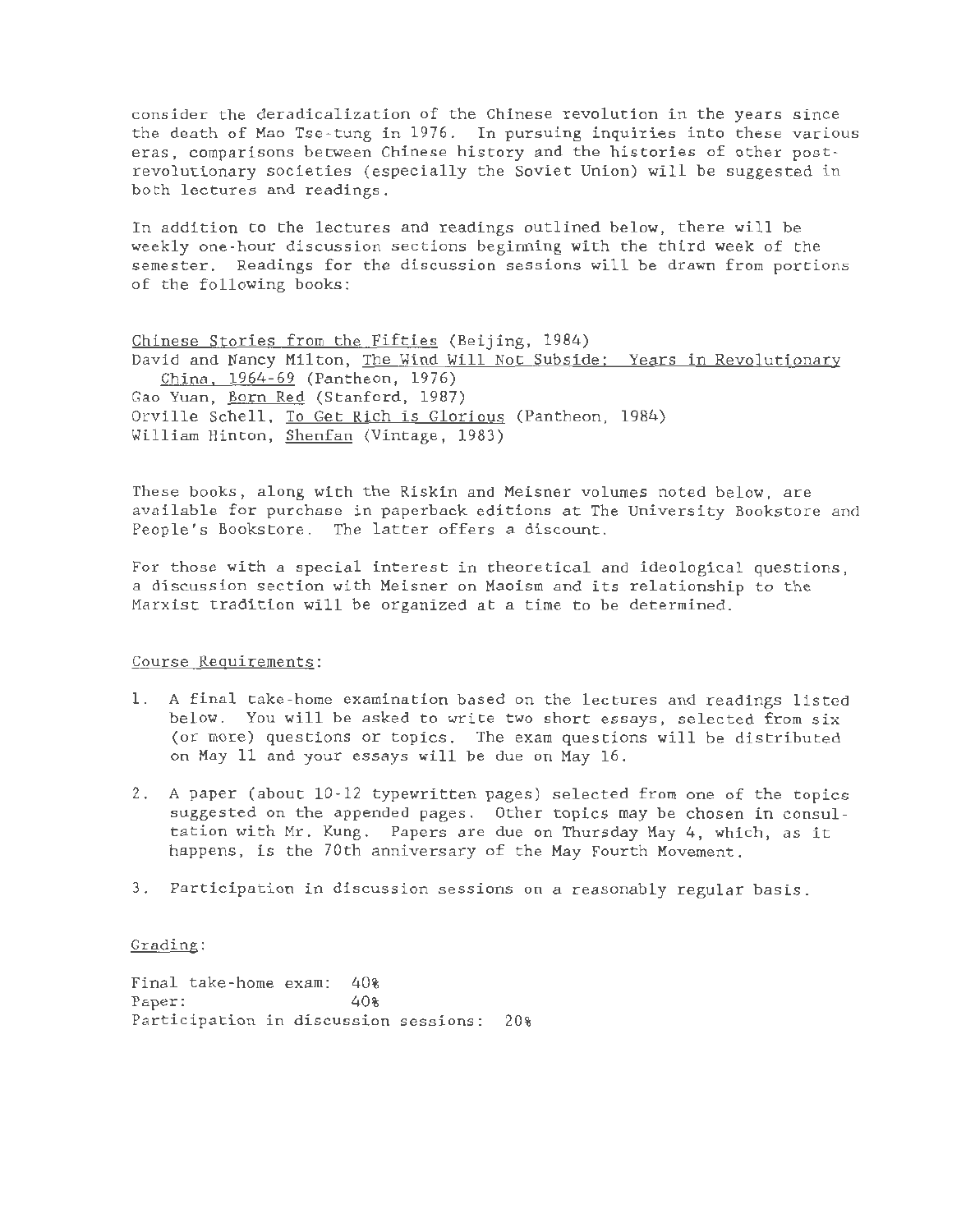### Lectures and Required Readings:

(Note: The schedule of topics and readings for discussion sections will be distributed during the first week)

# Part I: The Chinese Communist Revolution, 1919-1949 (Jan. 24-Feb. 7)

Problems in the Study of Contemporary Chinese History

The Making of a Revolutionary Situation, China 1839-1919

The Introduction of Marxism and the Revolution of the 1920s

Maoism and Yenan Communism

Marxism, Leninism and Maoism

The Nature of the Chinese Communist Revolution

The Theory of "Peasant Nationalism": its implications for understanding post-1949 Chinese history

Bourgeois and Socialist Aspects of the Chinese Communist Revolution

Readings:

Maurice Meisner, Mao's China and After (The Free Press, 1986), chapters 1-4 (pp. 3-51).

Carl Riskin, China's Political Economy (Oxford, 1987), chapters 1 & 2 (pp.  $1 - 37$ ).

Part II: The New Regime and the First Five Year Plan, 1949-57 (Feb. 9-Feb. 28)

Modernization, Revolution and Socialism

State and Class in the People's Republic

Repression, Terror and the Korean War

The Bourgeois Phase: Land Reform and National Capitalism

The First Five Year Plan: Economic Results and Social Consequences

The Agricultural Collectivization Campaign of 1955-56 and the Post-Maoist Critique of Collectivization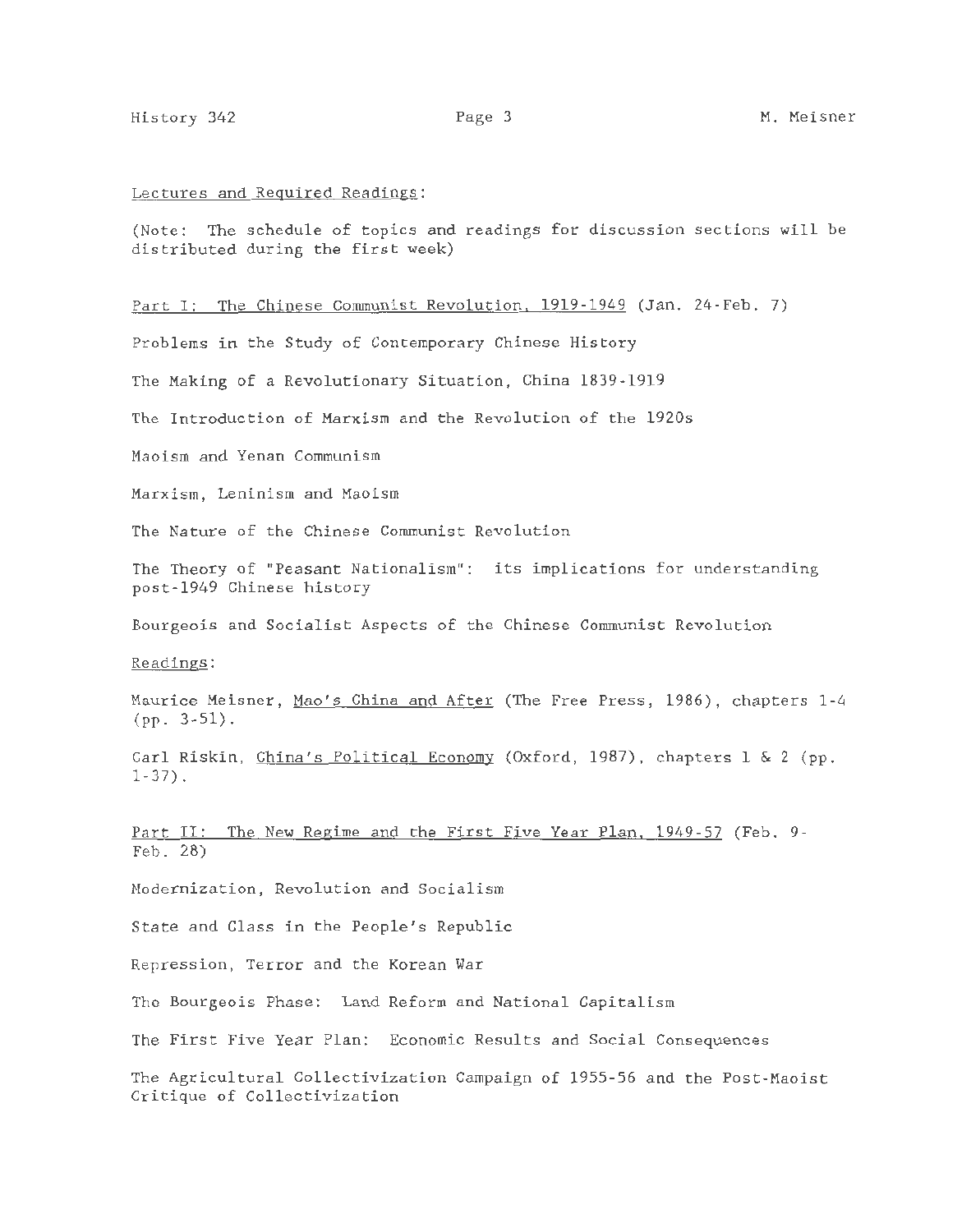# History 342 **Page 4** M. Meisner

 $\sigma_{\rm{eff}}$  and  $\sigma_{\rm{eff}}$ 

The Era of the "Hundred Flowers" (1956-57)

 $\mathcal{L}_{\mathcal{A}}$  and  $\mathcal{L}_{\mathcal{A}}$  are  $\mathcal{L}_{\mathcal{A}}$  .

The Anti-Rightist Witchhunt

Socialism and Democracy

Readings:

Meisner, Mao's China and After, chs. 5-11 (pp. 55-203).

 $\sim$  - and a set of  $\sim$ 

Riskin, China's Political Economy, chs. 3-5 (pp. 38-113).

Part III: Late Maoism: The Great Leap (March 2-9)

Maoist Utopianism and the Theory of Permanent Revolution

The Great Leap Forward Campaign, 1958-60

Economic and Political Consequences of the Great Leap

The Liuist Interlude

Readings:

Meisner, Mao's China and After, chs. 12-17 (pp. 204-306).

Riskin, China's Political Economy, chs. 6-7 (pp. 114-183).

Part IV: The Cultural Revolution Decade. 1966-76 (March 14-April 4) The Concept of "Cultural Revolution" in Marxism, Leninism and Maoism Class Struggles and Political Conflict, 1966-69

Results and Consequences of the Cultural Revolution

"Ultra-Leftism" and Deradicalization: The Rise and Fall of the "Gang of Four"

Maoism and Stalinism

Successes and Failures of the Maoist Era

Readings:

Meisner, Mao's China and After, chs. 18-21 (pp. 309-432).

Riskin, China's Political Economy, chs. 8-10 (pp. 184-256).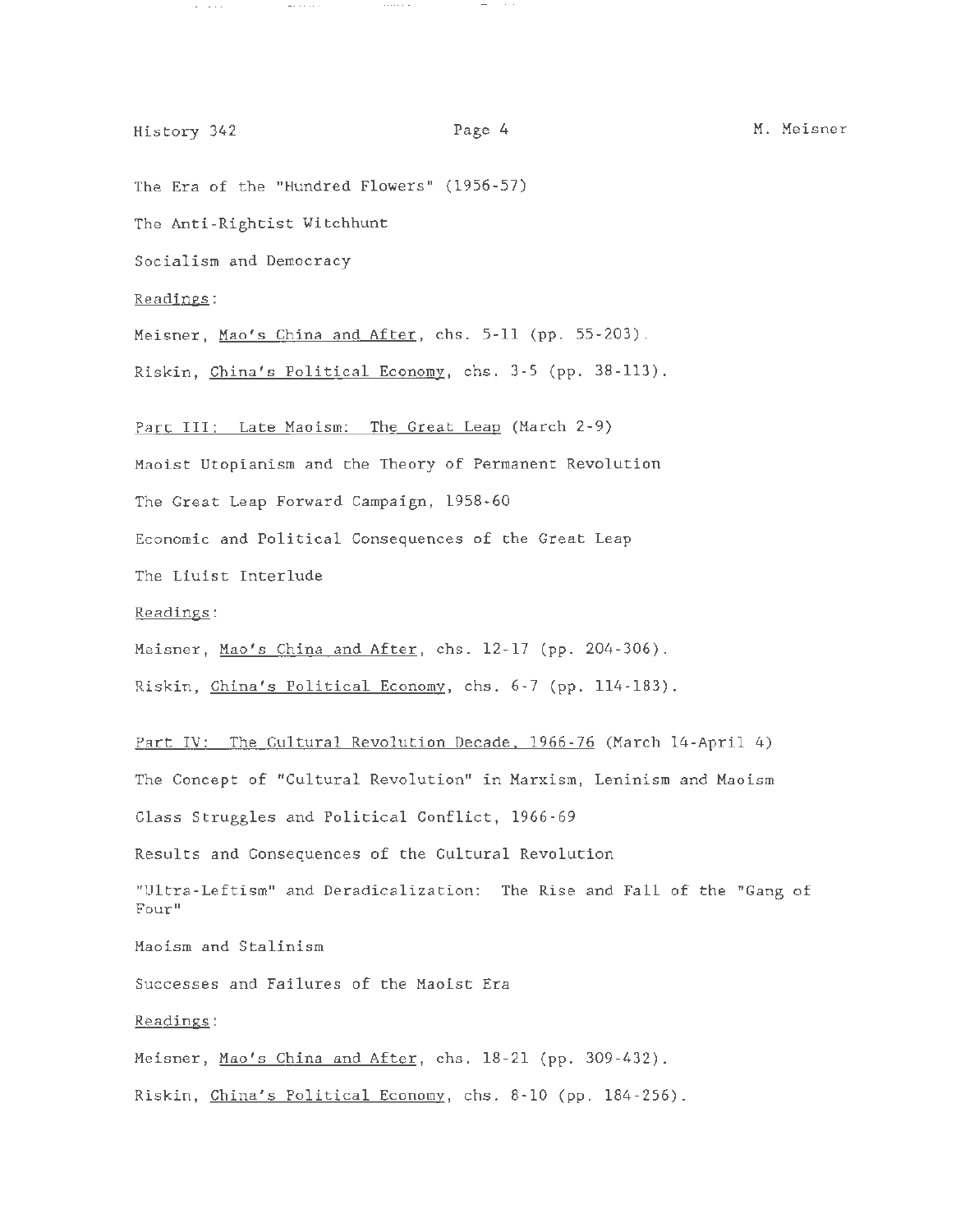# Part V: Post-Mao China (April 6-May 11)

The Third Plenum and the Ascendancy of Deng Xiaoping

The Promise and the Fate of Socialist Democracy: the case of the Democracy Movement

The Post-Mao Critique of Mao and Maoism

The Ideology of Reform

The Decollectivization of Agriculture

The Reorganization of Industry and the Urban Working Class

The Meaning of Political Reform

Social Conservatism: the social consequences of economic reform

Chinese Marxism in the Post-Maoist Era

The Debate on Alienation

Sexual Inequality in Post-Revolutionary China

Marxist Cultural Policy in the Maoist and Post-Maoist Eras

The Future of Chinese Socialism

Readings:

Meisner, Mao's China and After, chs. 22-23 (pp. 435-489).

Riskin, China's Political Economy, chs. 11-15 (pp. 257-379).

## Suggested Paper Topics and Readings

Essays should be reasonably concise (about 10 typewritten pages), wellargued, and based on the critical reading of two of the listed books. Most of the books should be available on reserve in Helen C. White Library. Other topics can be chosen in consultation with Mr. Kung.

1. The Nature of the Chinese Communist Revolution; a nationalist or a social revolution?

Chalmers Johnson, Peasant Nationalism and Communist Power Mark Selden, The Yenan Way in Revolutionary China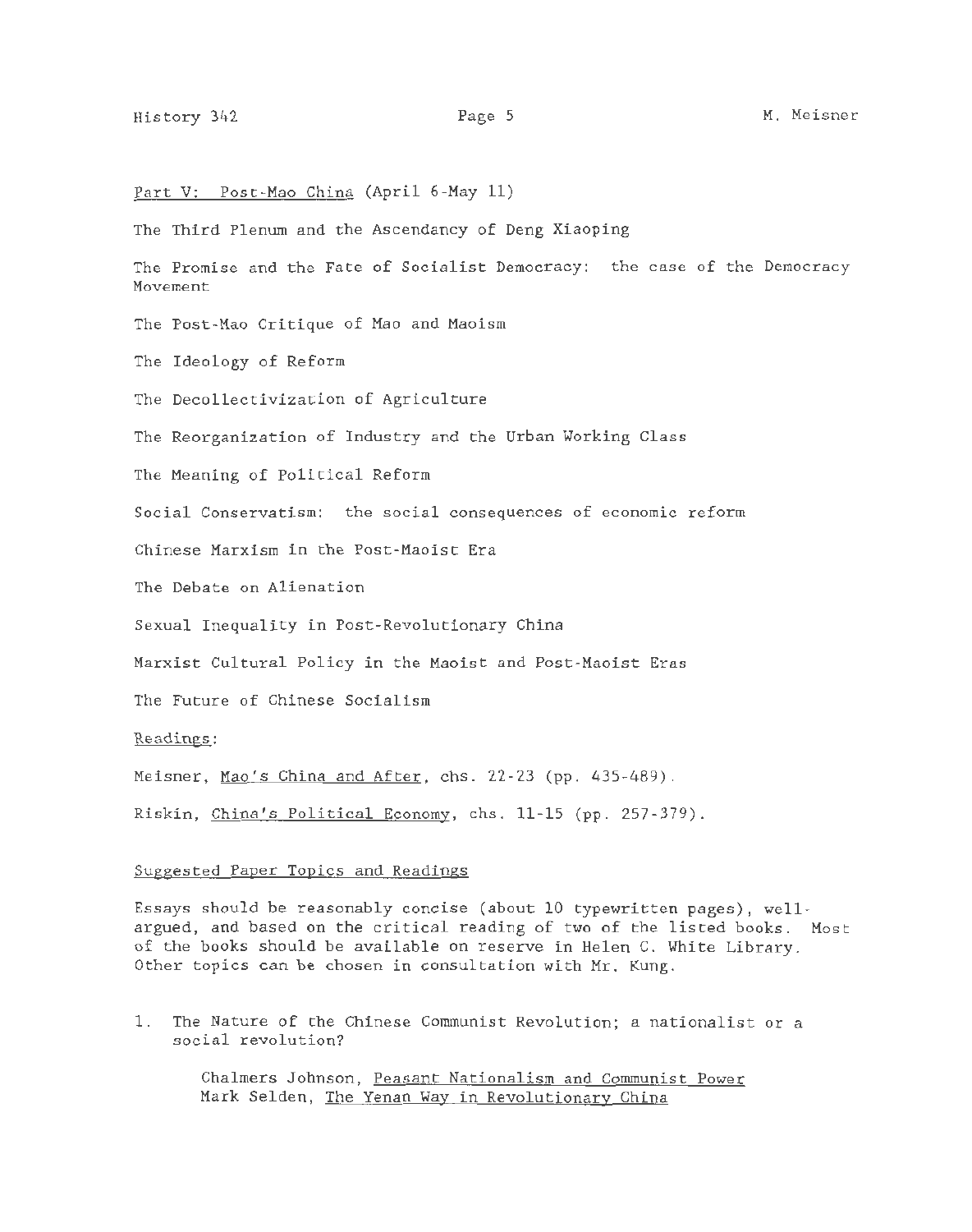2. The Character of the Kuomintang Regime--and why it collapsed.

Lloyd Eastman, The Abortive Revolution Suzanne Pepper, Civil War in China: The Political Struggle, 1945-49

3. Maoism as a Variant of Marxism-Leninism.

Benjamin Schwartz, Chinese Communism and the Rise of Mao Stuart Schram, The Political Thought of Mao Tse-tung Maurice Meisner, Marxism. Maoism. and Utopianism

4. China and the Korean War.

Bruce Cummings, The Origins of the Korean War Allen Whiting, China Crosses the Yalu: The Decision to Enter the Korean War

5. The Nature of the Chinese Communist State.

Vivienne Shue, The Reach of the State Theda Skocpol, States and Social Revolution V. Nee and D. Mozingo (eds.), State and Society in Contemporary China

6. Industrialization during the Maoist Era.

Stephen Andors, China's Industrial Revolution Barry Richman, Industrial Society in Communist China Thomas Rawski, China's Transition to Industrialism

7. Industry in the Country Side.

Dwight Perkins (ed.), Rural Small-Scale Industry in the People 's Republic of China Jon Sigurdson, Rural Industrialization in China

8. Women in China: Chinese Communism and Sexual Inequality.

Delia Davin, Woman-Work: Women and the Party in Revolutionary China Elisabeth Croll, Feminism and Socialism in China Marilyn Young (ed.), Women in China Kay Ann Johnson, Woman. The Family and Peasant Revolution in China Judity Stacey, Patriarchy and Socialist Revolution in China Phyliss Andors, Unfinished Liberation of Chinese Women. 1949-80

9. The Land Reform Campaigns.

William Hinton, Fanshen: A Documentary of Revolution in a Chinese Village C.K. Yang, A Chinese Village in Early Communist Transition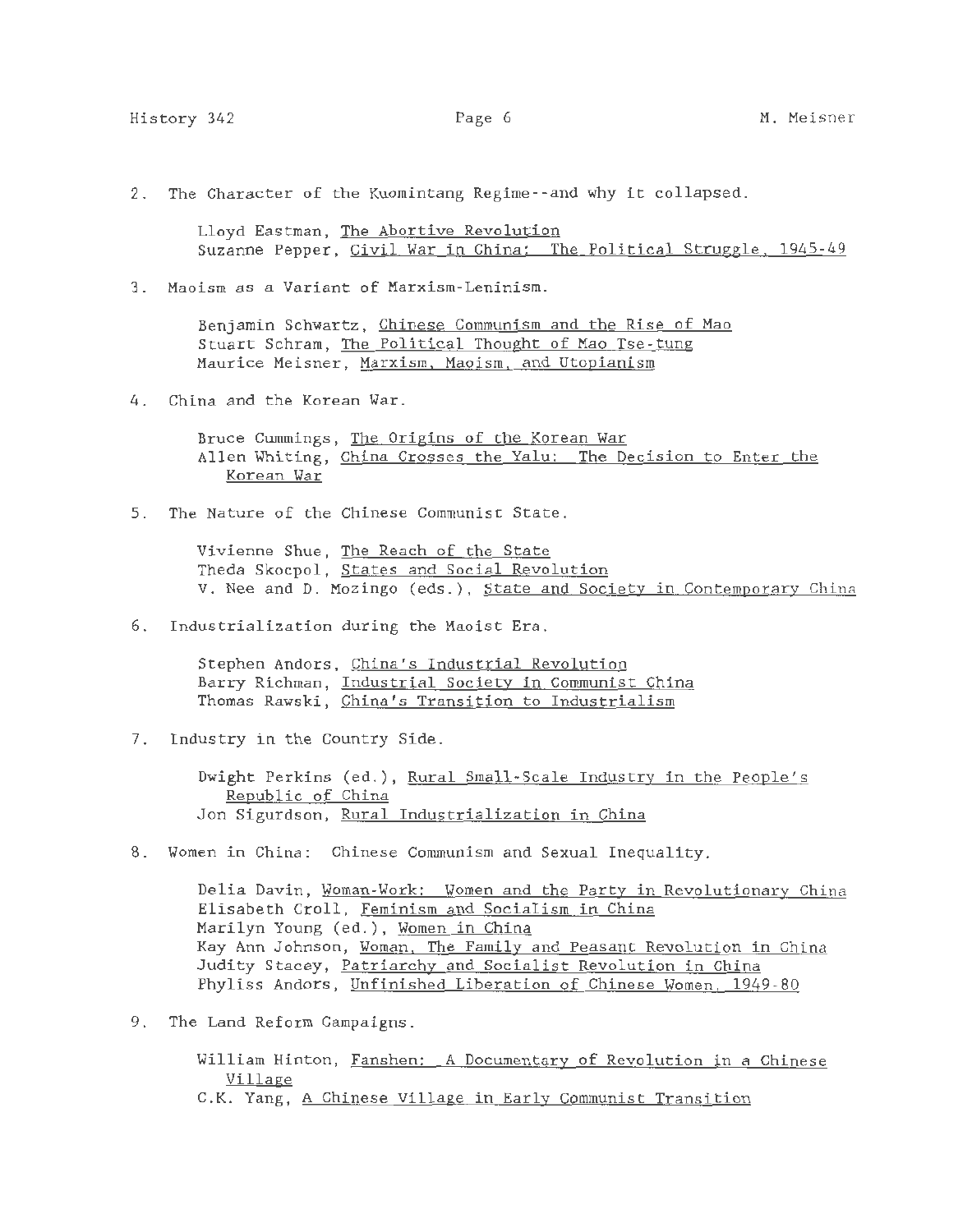John Wong, Land Reform in China: Institutional Transformation of Agriculture

10. Agricultural Collectivization.

Vivienne Shue, Peasant China in Transition William Hinton, Shenfan (1983), parts 1 and 2 (pp. 5-166)

11. Intellectuals in Communist China.

Jerome Grieder, Intellectuals and the State in Modern China Merle Goldman, China's Intellectuals: Advise and Dissent James McGough (ed.), Fei Hsiao-tung: The Dilemma of a Chinese Intellectual

12. The Hundred Flowers Campaign.

Roderick MacFarquhar, The Origins of the Cultural Revolution, Vol. I: Contradictions Among the People. 1956-57 Roderick MacFarquhar (ed.), The Hundred Flowers Campaign and the Chinese Intellectuals

13. The Chinese Communist Bureaucracy.

Harry Harding, Organizing China: The Problem of Bureaucracy Richard Kraus, Class Conflict in Chinese Socialism

14. The Chinese Army (PLA).

John Gittings, The Role of the Chinese Army Ellis Joffe, Party and Army: Professionalism and Political Control in the Chinese Officer Corps Livio Maitan, Party, Army and Masses in China

15. The Cultural Revolution: Leaders and Masses.

Hung Yung Lee, The Politics of the Chinese Cultural Revolution Byung-joon Ahn, Chinese Politics and the Cultural Revolution Neale Hunter, Shanghai Journal

16. Results of the Cultural Revolution.

Charles Bettelheim, Cultural Revolution and Industrial Organization in China Bill Brugger (ed.), China: The Impact of the Cultural Revolution Anne Thurston, Enemies of the People

17. The Red Guards: Social Composition and Political Aims.

Klaus Mehnert, Peking and the New Left: At Home and Abroad Hong Yung Lee, The Politics of the Chinese Cultural Revolution